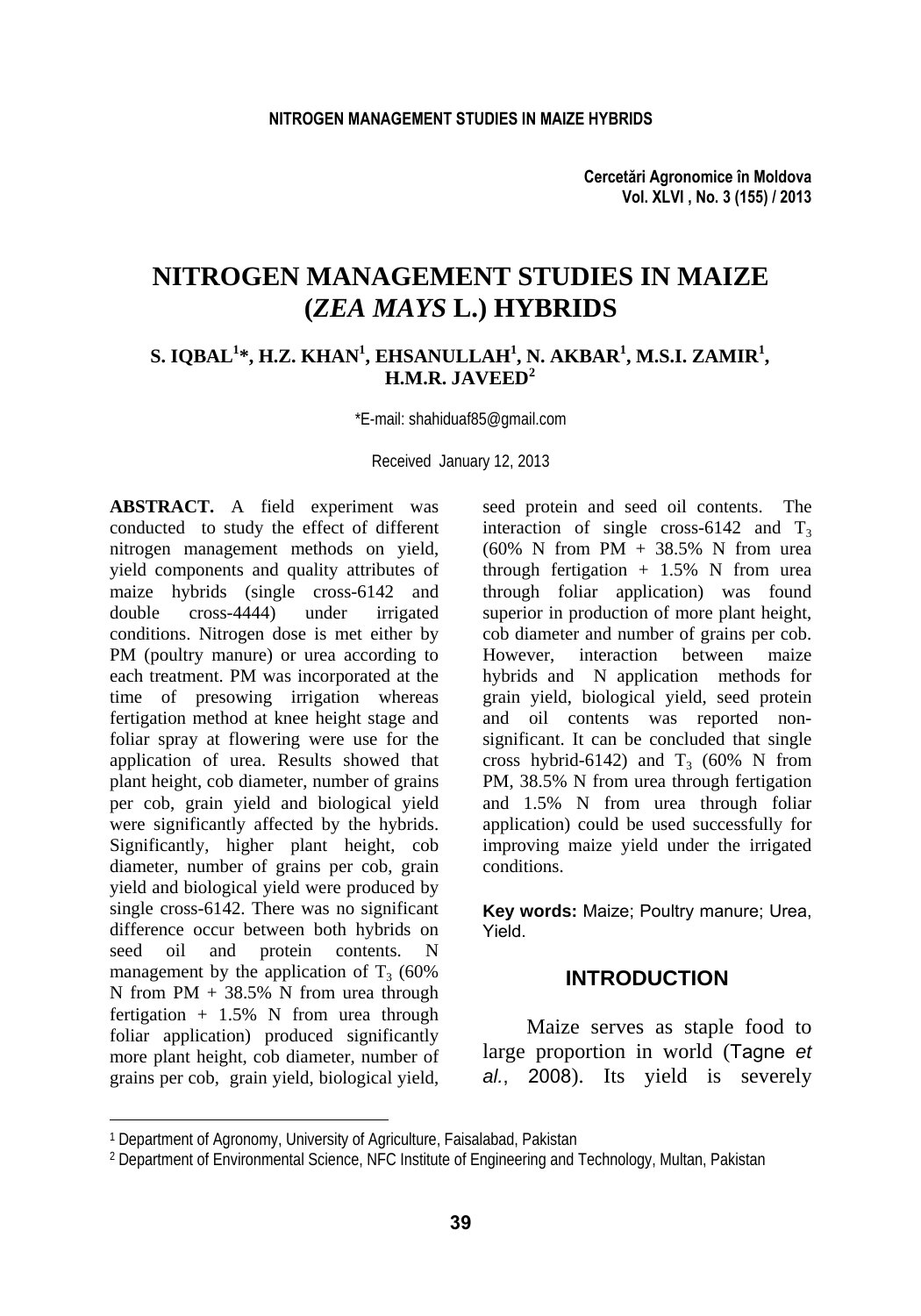affected by the nutrients especially nitrogen. Nitrogen (N) is the most critical element of plant growth and plays a key role in many metabolic and physiological functions (Balasubramaniyan and Palaniappan, 2001). Deficiency of N is usually the most limiting factor in maize production for early growth and grain filling (El-Douby *et al*., 2001; Zeidan *et al.,* 2006). Many scientists had reported the increase in maize grain yield due to ample quantity of N (Iqbal *et al.,* 2010; Khan *et al.,* 2011).

It is obvious maize demand nutrients in quantity through an efficient source. Among the fertilizers, chemical fertilizer is an important, as it immediately supplies the nutrients after the application (Mlot, 1997). However, heavy wastage of N through leaching, vitalization and runoff is seemed in chemical fertilizers. Also fertilizers are expensive as well (Mlot, 1997). On the other hand, organic manures are the cheap and could substitute the chemical fertilizers (Delate and Camberdella, 2004). It has the potential to improve the soil fertility and quality (Zingore *et al.,* 2008). One of the excellent organic manure is poultry manure. It contains higher amount of nutrients i.e. NPK and other nutrients (Sims and Wolf, 1994). But, organic manure alone can't fulfill the crop requirement. In this situation integrated use of chemical and organic fertilizers seems to possible solution, as it supplies essential nutrients and also they have some positive interaction to enhance the

nutrient use efficiency (Ahmad *et al.*, 1996).

Time and method of N application plays an important role in its efficient utilization (Mohammad *et al*., 1999). Split application of N at different plant growth stages increases grain yield and yield attributes of maize (Sangoi *et al.*, 2007). Among methods, fertigation is one of the best one (Feigin *et al.,* 1982) and it reduces the losses and increased the uptake of N by the plant (Cadahia, 1993). It enables users to supplies nutrients in desired frequency, amount and concentration at proper time (Kumar *et al*., 2000). Likewise, foliar application is also an important method and ensures the sufficient availability of nutrients to crops for obtaining high yield (Arif *et al.,* 2006). But integrated soil and foliar application of N through urea has been reported as a useful and economical (Mahajan *et al.,* 2004).

As far as the nitrogen use efficiency is concerned, crops are not efficient in the uptake of nutrients especially N. In addition, only 50% applied N is taken by the crop (maize and wheat) and rest amount of N is lost (Kronzucker *et al.,* 1998). Although the present varieties/hybrids of maize have good yield potential but still yield per hectares is much less to tackle the food security threat. So, this is the need of time to develop an N management strategy using the available high yielding varieties.

So, a study was planned to evaluate the effect of N management methods on the yield, yield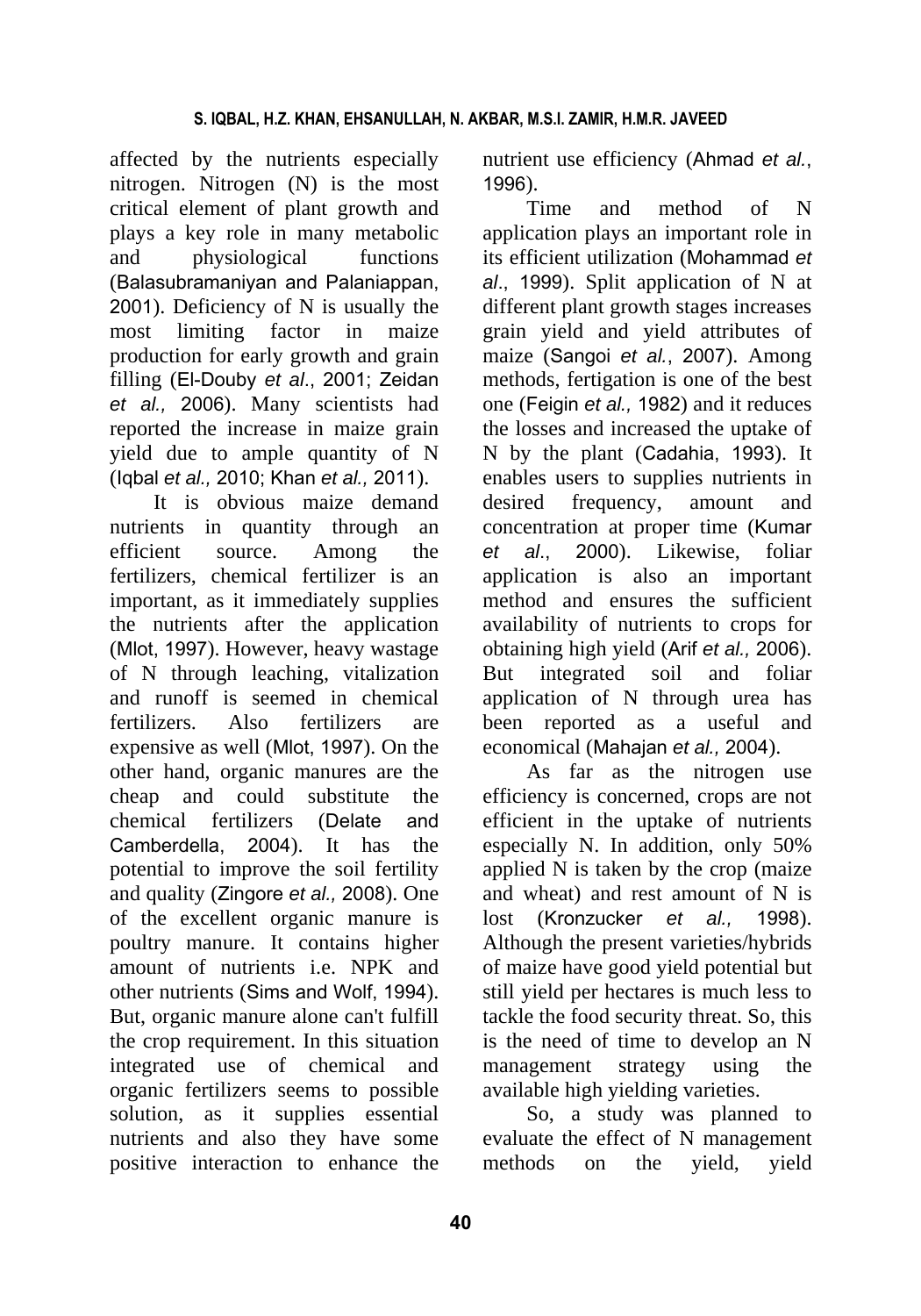components and quality attributes of maize hybrids under irrigated conditions.

## **MATERIALS AND METHODS**

The present nitrogen management study was conducted at Agronomic Research Area, University of Agriculture Faisalabad, Pakistan. Chemical analysis of experimental soil and poultry manure (PM) was performed before conducting the experiment (*Tables 1 and 2*). The study comprised of two factors i.e nitrogen management methods  $(T_1: 20\%)$ N from PM + 79.5% N from urea through fertigation  $+ 0.5\%$  N from urea through foliar application,  $T_2$ : 40% N from PM + 59% N from urea through fertigation  $+$ 1% N from urea through foliar application,  $T_3$ : 60% N from PM + 38.5% N from urea through fertigation  $+1.5\%$ N from urea through foliar application,  $T_4$ : 80% N from PM + 18% N from urea through fertigation  $+ 2\%$  N from urea through foliar application,  $T_5$ : 100% N from PM) and two maize hybrids  $(H_1:$ Single cross hybrid-6142,  $H_2$ : Double cross hybrid-4444). The statistical design used was randomized complete block design (RCBD) with split plot arrangement and treatments were replicated four times. Maize hybrids were randomized in main plot while the N management methods were randomized in sub-plot. Seed of hybrids was sown on well-prepared seedbed on 75 cm spaced ridges, using a seed rate of 28 kg  $ha^{-1}$  and maintaining plant to plant distance of 25 cm. Recommended dose of NPK 250- 125-125 kg ha<sup>-1</sup> was followed. Nitrogen dose is met either by poultry manure (PM) or urea or both of them according to each treatment. PM was incorporated in soil at pre-sowing irrigation whereas urea was fertigated (at knee height stage of crop) and foliar applied according to each treatment treatment. Beside the poultry manure and soil also provides the phosphorus (P) and potassium (K) as their original quantity and for meeting the additional quantities of these elements, SSP (single super phosphate) and SOP (sulphate of potash) were used. Whole dose of P and K were applied at the time of sowing.

Standard procedures were adopted to record the data on yield, yield components and quality attributes of maize hybrids. The plant height at maturity was measured by taking 10 plants per plot and than mean value was calculated. Cobs from randomly selected 10 plants were removed and their diameter (with the help of Vernier Caliper) were measured in cm and then averaged. Grains from 10 randomly selected ears of each treatment were shelled, counted and converted into average number of grains per cob. For biological yield plants from each subplot were harvested manually, sun dried and weighed to determine the biological yield in kg per plot and then converted to  $t$  ha<sup>-1</sup>. Similarly, for grain yield, cobs were separated from each harvested plot, shelled and their grains were weighed and finally converted into t ha<sup>-1</sup>.

Oil content of the representative seed sample was determined by Soxhlet method described by Low (1990), while protein content of seed samples were determined by analyzing the nitrogen content of samples using the micro-Kjeldhal method (Anonymous, 1990) and then N value was multiplied with factor 6.25 according to following formula, Crude protein = Nitrogen  $x$  6.25.

Data recorded were statistically analyzed using the Fisher's analysis of variance technique and treatments' means were compared by using the least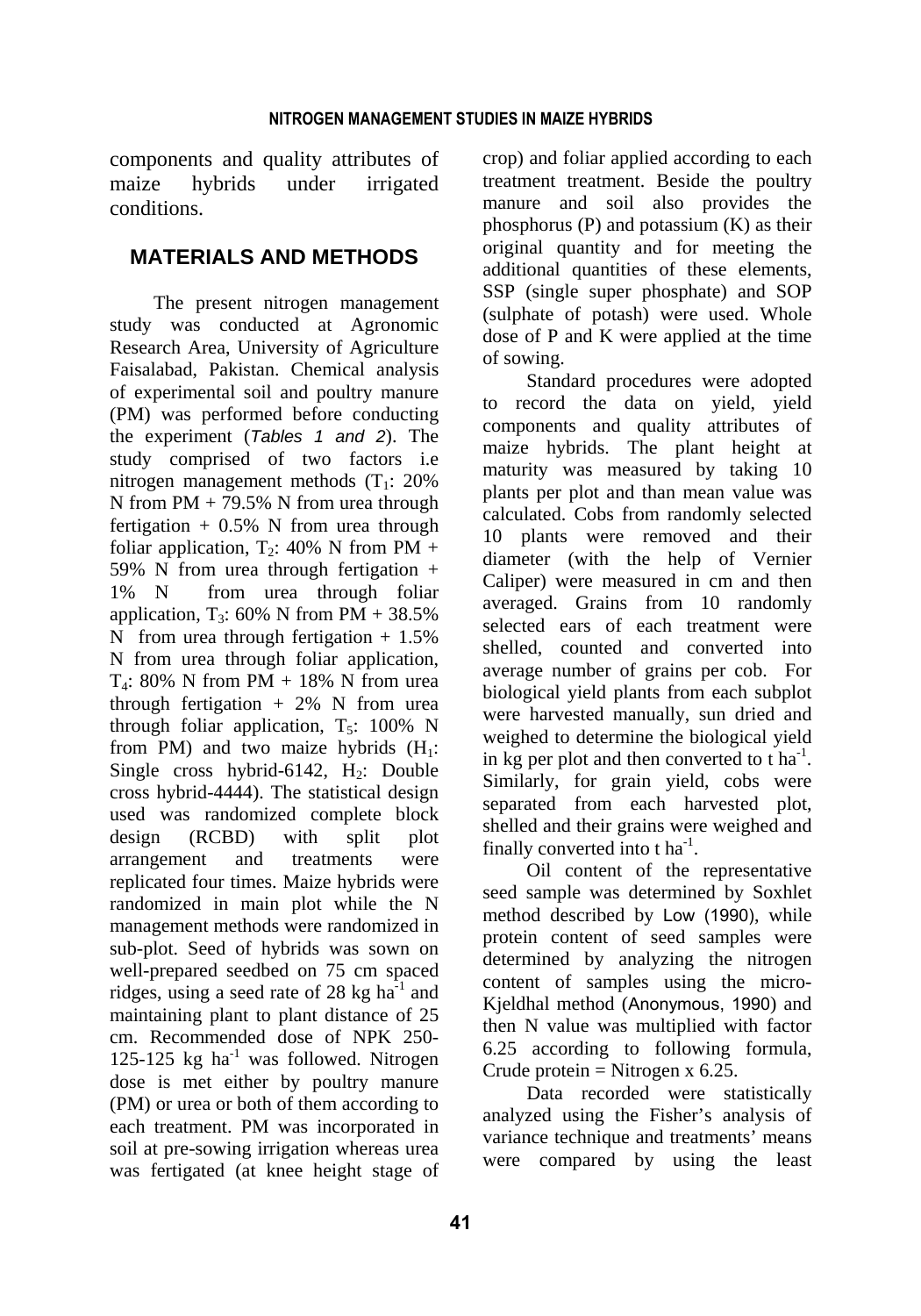significant difference (LSD) test at 5 % level of probability (Steel *et al*., 1997).

**Table 1 - Chemical analysis of experimental soil** 

| <b>Chemical attributes</b> | <b>Results</b> |
|----------------------------|----------------|
| Organic matter             | 0.74%          |
| Nitrogen                   | 0.05%          |
| Phosphorous                | 5.34 ppm       |
| Potassium                  | $175$ ppm      |
|                            | 81             |

**Table 2 - Chemical analysis of poultry manure (PM)** 

| <b>Chemical attributes Results</b> |       |
|------------------------------------|-------|
| Nitrogen                           | 2.04% |
| Phosphorous                        | 1.08% |
| Potassium                          | 0.93% |

## **RESULTS AND DISCUSSION**

In this study, the efforts were made to study the effect of N management methods on yield, yield components and quality attributes of maize hybrids under irrigated conditions.

Results regarding plant height (*Table 3*) revealed that both hybrids differ significantly between themselves for plant height and maximum height of plants were found in  $H<sub>1</sub>$  (Single cross hybrid-6142) over the  $H<sub>2</sub>$  (Double cross hybrid-4444). These results showed the genetic variation of both hybrids due to which difference in plant height has been obtained. Paponov and Engels (2003) also reported that maize hybrids respond different to applied nitrogen. In case of N management methods (*Table 3*), treatments  $T_3$  (60% N from PM + 38.5% N by urea through

fertigation  $+$  1.5% N from urea through foliar application) gave taller plants compare to the other treatments. The lowest plant height was obtained in treatment  $T_5 (100\% N)$ from PM). Such results in  $T_3$  were obtained might be better supply and uptake of N at proper stage of crop development. Similarly, Ayoola and Makinde (2008) and Iqbal *et al.* (2010) reported that combine application of urea and PM increased the plant height in maize. Abd EL-Fattah *et al.* (2012) also resulted better growth of maize by foliar application of nitrogen. However, smaller plant height by the application of N from PM  $(T_5)$  might be attained because organic manure first needs to decompose for supplying the nutrient. In case of interaction (*Table 4*), all the interactions of maize hybrids and N management methods had nonsignificant effects on the plant height. These findings supported the findings of Khan *et al.* (2011).

The data regarding hybrids and N management methods (*Table 3*) indicates that cob diameter was differed significantly while the effects of interaction between hybrids and N management methods (*Table 4*) were also found. Statistically, more cob diameter by the hybrid  $H_1$  (Single cross hybrid-6142) and minimum was produced by  $H_2$  (Double cross hybrid-4444). These results were likely to be obtained due to variation in genetic makeup of both hybrids. As far as different N management methods is concerned, higher cob diameter in the plots treated with  $T_3$  (60% N from PM  $+$  38.5% N by urea through fertigation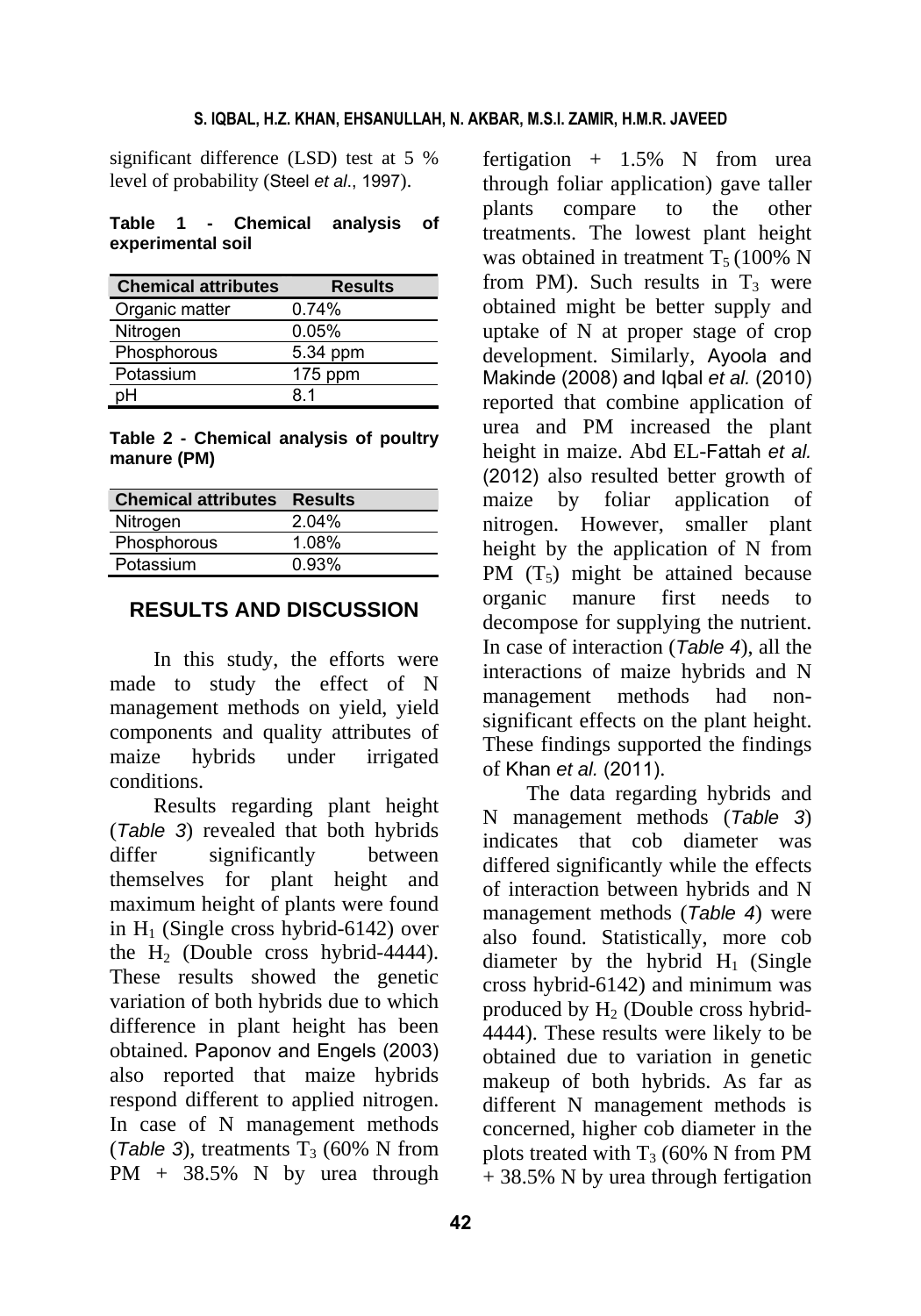+ 1.5% N from urea through foliar application) whereas lowest cob diameter was recorded in treatment  $T<sub>5</sub>$ (100% N from PM). It might be owing to more supply of N at different stages of crop due to combining the different N application methods and N sources. Mahajan *et al.* (2004) also reported that soil and foliar application of N proved more useful and economical. Furthermore, Khaliq e*t al.* (2004) and Boateng *et al.* (2006) noted significant effect of organic and synthetic fertilizer on cob diameter. Minimum cob diameter in  $T<sub>5</sub>$  was obtained may be due to slow release of N from PM. In interactions, maximum cob diameter was found by the interaction of  $H_1T_3$  while minimum was found in  $H_2T_5$ . Our results are supported by the findings of Khan *et al*. (2011).

It was revealed from the data (*Table 3*) that the number of grains per cob was significantly affected by maize hybrids. Maximum number of grains per cob was produced in the hybrid  $H_1$  (Single cross hybrid-6142) which differed significantly from other hybrid (*Table 2*). The lowest number of grains per cob was produced in  $T_3$  (60% N from PM + 38.5% N from urea through fertigation  $+$  1.5% N from urea through foliar application) and it also differed significantly from the other N management methods. More number of grains per cob might be recorded owed to suitable supply of N at different stages by combining the foliar application (at flowering) method with soil application methods

(fertigation and soil incorporation of PM). Similarly, it was reported that foliar application at flowering stage increased harvest amount of crop (Stevens *et al.,* 2002). Our results are not supported by the Costa *et al.*  (2002) who reported that the application of nitrogen did not affect the number of kernels per cobs. However, interactions between hybrids and N management methods (*Table 4*) were exhibited no significant effect on the parameter under discussion. Our findings are not inline with Alam *et al*. (2003).

Significant more weight of grain yield was produced by the  $H_1$  than the H2 (*Table 3*). These results were obtained due the fact that single cross hybrid are more productive than double cross (Khalil *et al.,* 2010). In case of N management methods, greater value of grain yield was recorded by the addition of  $T_3$  (60% N from  $PM + 38.5\%$  N from urea through fertigation  $+ 1.5\%$  N from urea through foliar application). Likely, results were obtained by Masauskas and Masauskiene (2002) and Mahajan *et al.* (2004). However, minimum grain yield was attained in the  $T_5$ . It might be owing to slow released of N from PM. The interaction between hybrids and N management methods (*Table 4*) was also found significant.  $H_1 + T_3$  gave the highest grain yield while  $H_2 + T_5$ remained shortened in the production of grain yield but it differed nonsignificantly with  $H_2 + T_4$ . These results supported the findings of Khan *et al.* (2011).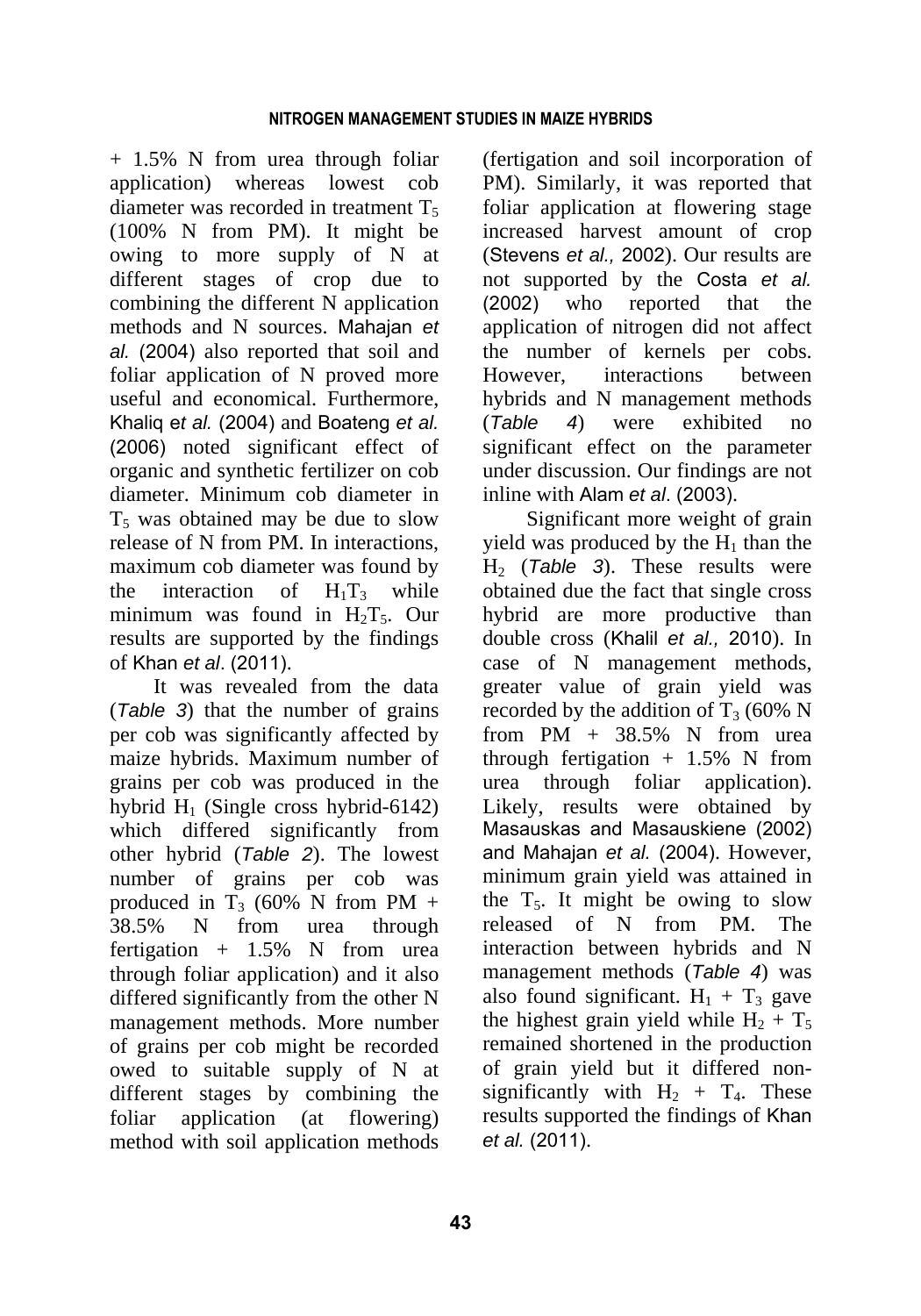#### **S. IQBAL, H.Z. KHAN, EHSANULLAH, N. AKBAR, M.S.I. ZAMIR, H.M.R. JAVEED**

|                      |                                             |                                      |                                       | (Mean of four replicates)               |                                                     |                            |                                             |  |
|----------------------|---------------------------------------------|--------------------------------------|---------------------------------------|-----------------------------------------|-----------------------------------------------------|----------------------------|---------------------------------------------|--|
| <b>Treats</b>        | <b>Plant</b><br>height<br>(c <sub>m</sub> ) | Cob<br>diameter<br>(c <sub>m</sub> ) | <b>Number</b><br>of grains<br>per cob | Grain<br>vield<br>$(t \text{ ha}^{-1})$ | <b>Biological</b><br>vield<br>$(t \text{ ha}^{-1})$ | Seed oil<br>content<br>(%) | <b>Seed</b><br>protein<br>content<br>$(\%)$ |  |
| $H_1$                | 210.69 a                                    | 4.14a                                | 452.80 a                              | 5.30a                                   | 15.40 a                                             | 4.20                       | 8.57                                        |  |
| H <sub>2</sub>       | 162.84 b                                    | 3.42 <sub>b</sub>                    | 343.33 b                              | 3.48 <sub>b</sub>                       | 12.69 b                                             | 4.35                       | 8.07                                        |  |
| <b>LSD</b><br>(0.05) | 3.26                                        | 0.12                                 | 14.74                                 | 0.18                                    | 1.98                                                | <b>NS</b>                  | <b>NS</b>                                   |  |
| $T_1$                | 184.90 c                                    | 3.77c                                | 401.67 c                              | 4.46 c                                  | 14.58 a                                             | 4.37 b                     | 8.23 <sub>b</sub>                           |  |
| T <sub>2</sub>       | 195.45 b                                    | 3.87 <sub>b</sub>                    | 424.50 b                              | 4.86 b                                  | 15.11a                                              | 4.19c                      | 7.82 c                                      |  |
| $T_3$                | 207.13 a                                    | 4.08a                                | 440.50 a                              | 5.33a                                   | 15.56 a                                             | 4.06d                      | 8.56a                                       |  |
| T <sub>4</sub>       | 178.75 c                                    | 3.64 <sub>b</sub>                    | 374.50 d                              | 3.86d                                   | 13.27 b                                             | 4.27 bc                    | 8.54a                                       |  |
| T <sub>5</sub>       | 168.07 d                                    | 3.55d                                | 349.17 e                              | 3.40 e                                  | 12.21 b                                             | 4.51a                      | 8.45 ab                                     |  |
| <b>LSD</b><br>(0.05) | 7.21                                        | 0.07                                 | 14.27                                 | 0.28                                    | 1.11                                                | 0.12                       | 0.26                                        |  |

**Table 3 - Effect of different nitrogen management methods on yield, yield components and quality attributes of maize hybrids** 

Treats : Treatments; H<sub>1</sub>: Single cross hybrid-6142; H<sub>2</sub>: Double cross hybrid-4444;  $T_1$ : 20% N from PM + 79.5% N from urea through fertigation + 0.5% N from urea through foliar application; T<sub>2</sub>: 40% N from PM + 59% N from urea through fertigation + 1% N from urea through foliar application; T<sub>3</sub>: 60% N from PM + 38.5% N from urea through fertigation  $+$  1.5% N from urea through foliar application; T<sub>4</sub>: 80% N from PM + 18% N from urea through fertigation  $+ 2\%$  N from urea through foliar application;  $T_5$ : 100% N from PM; NS: Non-significant

The data regarding biological yield as affected by different maize hybrids and nitrogen management methods (*Table 3*) reflects that both hybrids significantly affected the biological yield. Maximum biological yield was produced by single cross hybrid-6142  $(H_1)$ . However, other hybrid  $(H_2)$  produced lowest biological yield. These results showed supported the fact that single cross hybrid are more productive than double cross hybrid (Khalil *et al.,* 2010). Among N management methods, statistically highest biological yield was given by  $T_3$  (60%) N from  $PM + 38.5\%$  N from urea through fertigation  $+ 1.5\%$  N from urea through foliar application) which was found at par with  $T_2$  and  $T_1$ . Maximum biological yield with  $T_3$ indicates the balanced and more availability of N to the plants throughout the growing period. These results are in line with the findings of Ibeawuchi *et al.* (2007) and Mohamed *et al.* (2009). Our results were also inline with Alston (1979), who concluded that better vegetative and reproductive growth of the maize was due to the foliar application of nitrogen. Nonetheless, interactions among hybrids and N management methods (*Table 4*) were reported nonsignificant.

Seed oil concentration (*Table 3*) was recorded non-significant among the hybrids whereas, N management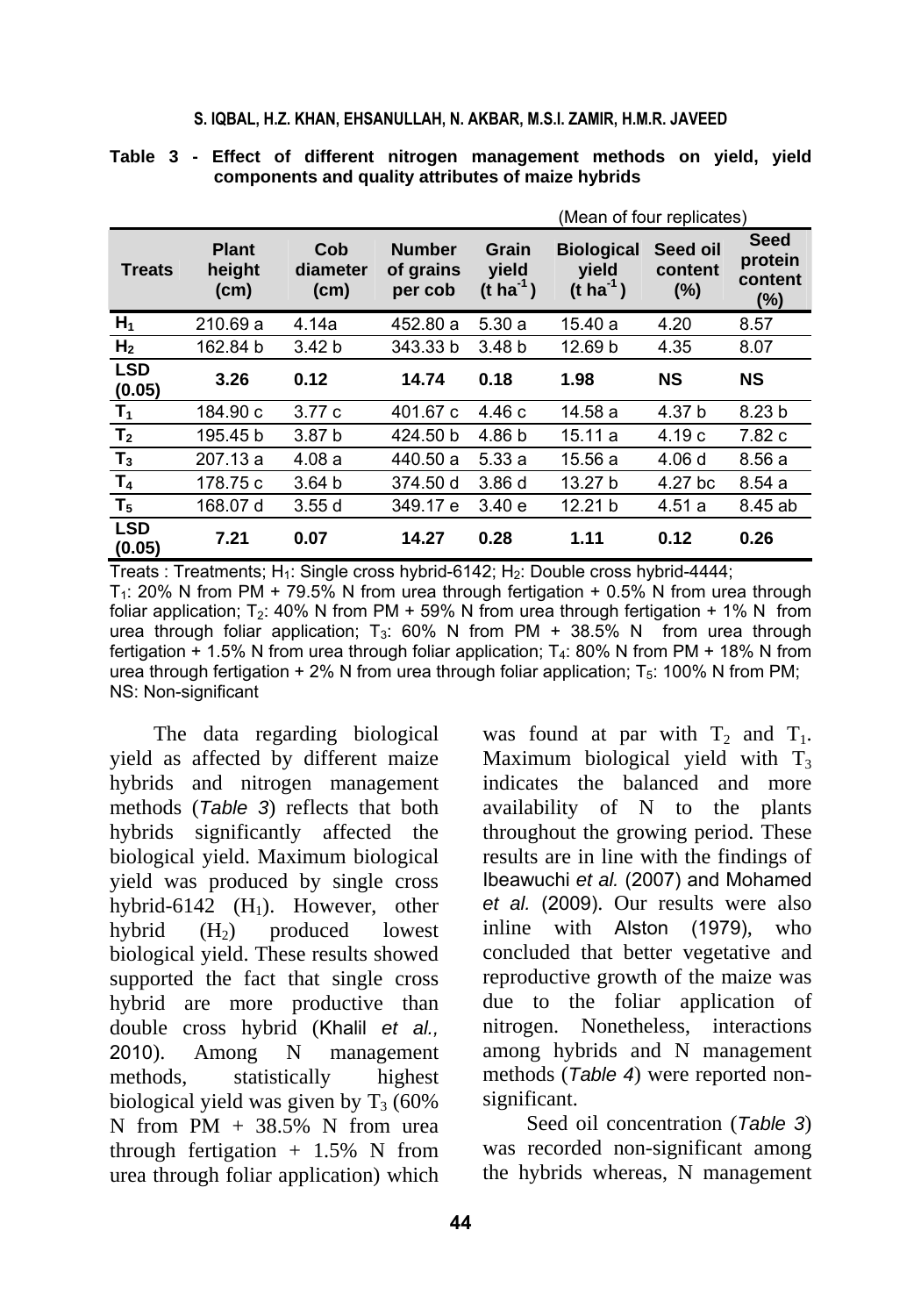#### **NITROGEN MANAGEMENT STUDIES IN MAIZE HYBRIDS**

methods significantly affected the parameter under discussion. More seed oil content was obtained by the application of N through  $T<sub>5</sub>$  (100% N from PM) while lowest seed oil content was recorded in  $T_3$  (60% N from  $PM + 38.5\%$  N from urea through fertigation  $+ 1.5\%$  N from urea through foliar application). The depression of seed oil content in  $T_5$  was due to fact that N had negative correlation with oil contents. Our results regarding the oil content are in line with Khan (2008) and Iqbal *et al*. (2010). The interactions between hybrids and N management methods (*Table 4*) resulted non-significant effects on the seed oil content. Our outcomes are against the results of Khan *et al.* (2011).

**Table 4 - Interactive effect of different nitrogen management methods and maize hybrids on yield, yield components and quality attributes** 

|                               |                                             | (Mean of four replicates)            |                                       |                                         |                                                     |                            |                                             |
|-------------------------------|---------------------------------------------|--------------------------------------|---------------------------------------|-----------------------------------------|-----------------------------------------------------|----------------------------|---------------------------------------------|
| <b>Treats</b>                 | <b>Plant</b><br>height<br>(c <sub>m</sub> ) | Cob<br>diameter<br>(c <sub>m</sub> ) | <b>Number</b><br>of grains<br>per cob | Grain<br>vield<br>$(t \text{ ha}^{-1})$ | <b>Biological</b><br>vield<br>$(t \text{ ha}^{-1})$ | Seed oil<br>content<br>(%) | <b>Seed</b><br>protein<br>content<br>$(\%)$ |
| $H_1T_1$                      | 208.47                                      | 4.14 bc                              | 454                                   | 5.41c                                   | 15.67                                               | 4.23                       | 8.42                                        |
| $H_1T_2$                      | 218.70                                      | 4.18 b                               | 478                                   | 5.84 b                                  | 16.20                                               | 4.19                       | 8.61                                        |
| $H_1T_3$                      | 231.83                                      | 4.33a                                | 491.33                                | 6.51a                                   | 17.08                                               | 4.11                       | 8.88                                        |
| $H_1T_4$                      | 205.67                                      | $4.04$ cd                            | 430.33                                | 4.70 d                                  | 14.58                                               | 4.14                       | 8.80                                        |
| $H_1T_5$                      | 169.77                                      | 3.99d                                | 410.33                                | 4.02 e                                  | 13.16                                               | 4.35                       | 8.15                                        |
| $H_2T_1$                      | 161.35                                      | 3.38q                                | 359.33                                | 3.50f                                   | 13.19                                               | 4.50                       | 8.04                                        |
| $H_2T_2$                      | 169.20                                      | 3.55f                                | 371                                   | 3.89 ef                                 | 14.02                                               | 4.19                       | 8.30                                        |
| H <sub>2</sub> T <sub>3</sub> | 182.43                                      | 3.82 e                               | 389.67                                | 4.16 e                                  | 14.03                                               | 4.01                       | 8.24                                        |
| $H_2T_4$                      | 151.84                                      | 3.24h                                | 318.67                                | 3.02 g                                  | 11.96                                               | 4.39                       | 8.28                                        |
| H <sub>2</sub> T <sub>5</sub> | 146.38                                      | 3.12i                                | 288                                   | 2.79 <sub>g</sub>                       | 11.26                                               | 4.67                       | 7.48                                        |
| LSD (0.05)                    | <b>NS</b>                                   | 0.10                                 | <b>NS</b>                             | 0.40                                    | <b>NS</b>                                           | <b>NS</b>                  | NS                                          |

Treats : Treatments;  $H_1$ : Single cross hybrid-6142;  $H_2$ : Double cross hybrid-4444;  $T_1$ : 20% N from PM + 79.5% N from urea through fertigation + 0.5% N from urea through foliar application; T<sub>2</sub>: 40% N from PM + 59% N from urea through fertigation + 1% N from urea through foliar application;  $T_3$ : 60% N from PM + 38.5% N from urea through fertigation  $+$  1.5% N from urea through foliar application;  $T_4$ : 80% N from PM + 18% N from urea through fertigation + 2% N from urea through foliar application;  $T_5$ : 100% N from PM; NS: Non-significant

The data revealed (*Table 3*) that non-significant results of seed protein were attained among hybrids. Dissimilar results were obtained by Khan *et al.* (2011). But the N management had significant effects on the seed protein. Highest seed protein content was achieved by the

fertilization of T<sub>3</sub> (60% N from PM + 38.5% N from urea through fertigation  $+$  1.5% N from urea through foliar application) and it was not statistically differed from  $T_4$  (80%) N from PM + 18% N from urea through fertigation  $+ 2\%$  N from urea through foliar application) and  $T_5$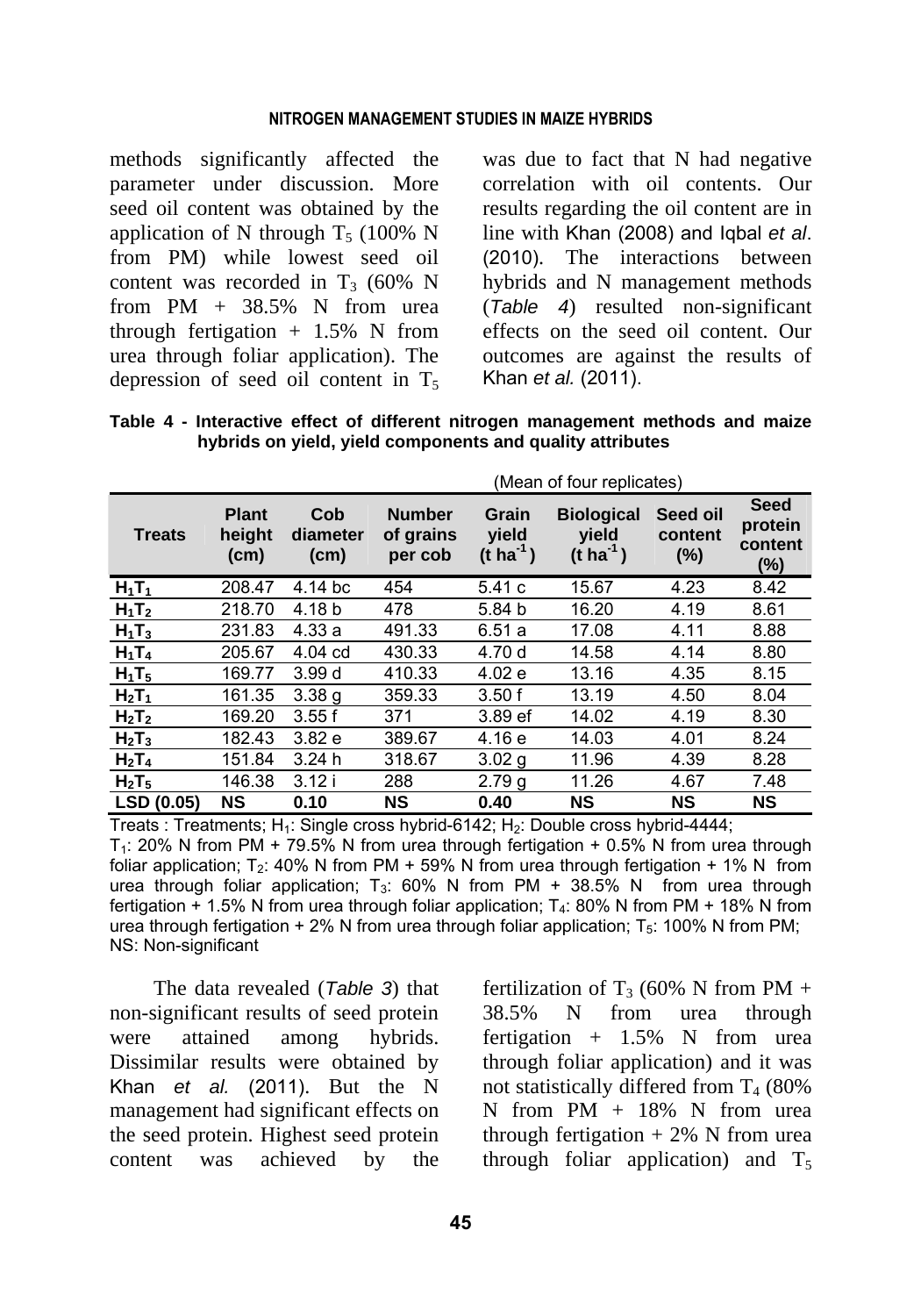### **S. IQBAL, H.Z. KHAN, EHSANULLAH, N. AKBAR, M.S.I. ZAMIR, H.M.R. JAVEED**

(100% N from PM). Similar results of seed protein content by application of N had been reported by Khan (2008) and Iqbal *et al.* (2010). However, interactions between hybrids and N management methods (*Table 4*) were not significantly affected the seed protein concentration. These results are not inline with findings of Khan *et al.* (2011).

## **CONCLUSIONS**

It is concluded from the results that single cross hybrid-6142 was remained superior in attaining the high yield compare to double cross hybrid-4444. Further, 60% N from PM + 38.5% N from urea through fertigation  $+$  1.5% N from urea through foliar application proved the best N management method for maize. So, single cross hybrid-6142 could be grow with 60% N from PM + 38.5% N from urea through fertigation  $+$  1.5% N from urea through foliar application in order to attain optimum yield.

#### **REFERENCES**

- **Abd El-Fattah A.A., Selim E.M., Awad E.M., 2012 -** Response of corn plants (*Zea mays*) to soil and foliar applications of mineral fertilizers under clay soil conditions. J. Appl. Sci. Res., 8: 4711-4719.
- **Ahmad N., Rashid M., Vaes A.G., 1996**  Fertilizers and their uses in Pakistan. NFDC., p. 142-175.
- **Alam M.M., Muriith F., Islam M.N., 2003**  Effects of sulphur and nitrogen on the yield and seed quality of maize (cv. Barnali). J. Bot. Sci., 3: 643- 654.
- **Anonymous., 1990** Official methods of analysis of the association of official analytical chemists. 15<sup>th</sup> ed. Vol 11 K. Helrich (ed.). Assoc. Off. Ana. *Chemists* Inc., Virginia, USA.
- **Arif M., Muhammad A.C., Sajid A., Rozina G., Sajjad K., 2006 -**  Response of wheat to foliar application of nutrients. J. Agri. and Bio. Sci., 30-35.
- **Alston A.M., 1979** Effects of soil water content and foliar fertilization with nitrogen and phosphorus in late season on the yield and composition of wheat. Aust. J. Agric. Res., 30: 577-585.
- **Ayoola O.T., Makinde E.A., 2008**  Performance of green maize and soil nutrient changes with fortified cow dung. Afr. J. Plant Sci., 2: 19-22.
- **Balasubramaniyan P., Palaniappan S.P., 2001 -** Nutrient management. In: Principles and practices of agronomy. Agrobios, India., 185- 188.
- **Boateng S.A., Zickermann J., Kornahrehs M., 2006 -** Poultry manure effect on growth and yield of maize. J. Appl. Ecol., 9: 1-11.
- **Cadahia C., 1993** Pre-plant slow-release fertilization of strawberry plants before fertigation. Fert. Res*.*, 34: 191-195.
- **Costa C., Dwyer L.M., Stewart D.W., Smith D.L., 2002 -** Nitrogen effects on grain yield and yield components of leafy and non leafy maize genotypes. Crop Sci., 42: 1556- 1563.
- **Delate K., Camberdella C.A., 2004**  Agro-ecosystem performance during transition to certified organic grain production. Agron. J., 96: 1288- 1298.
- **El-Douby K.A., Ali E.A., Toaima S.E.A., 2001 -** Effect of nitrogen fertilizer defoliation and plant density on maize grain yield. Egypt J. Agric. Res., 79: 965-981.
- **Feigin A., Letey J., Jarrell, W.M., 1982**  N utilization efficiency by drip irrigated celery receiving preplant or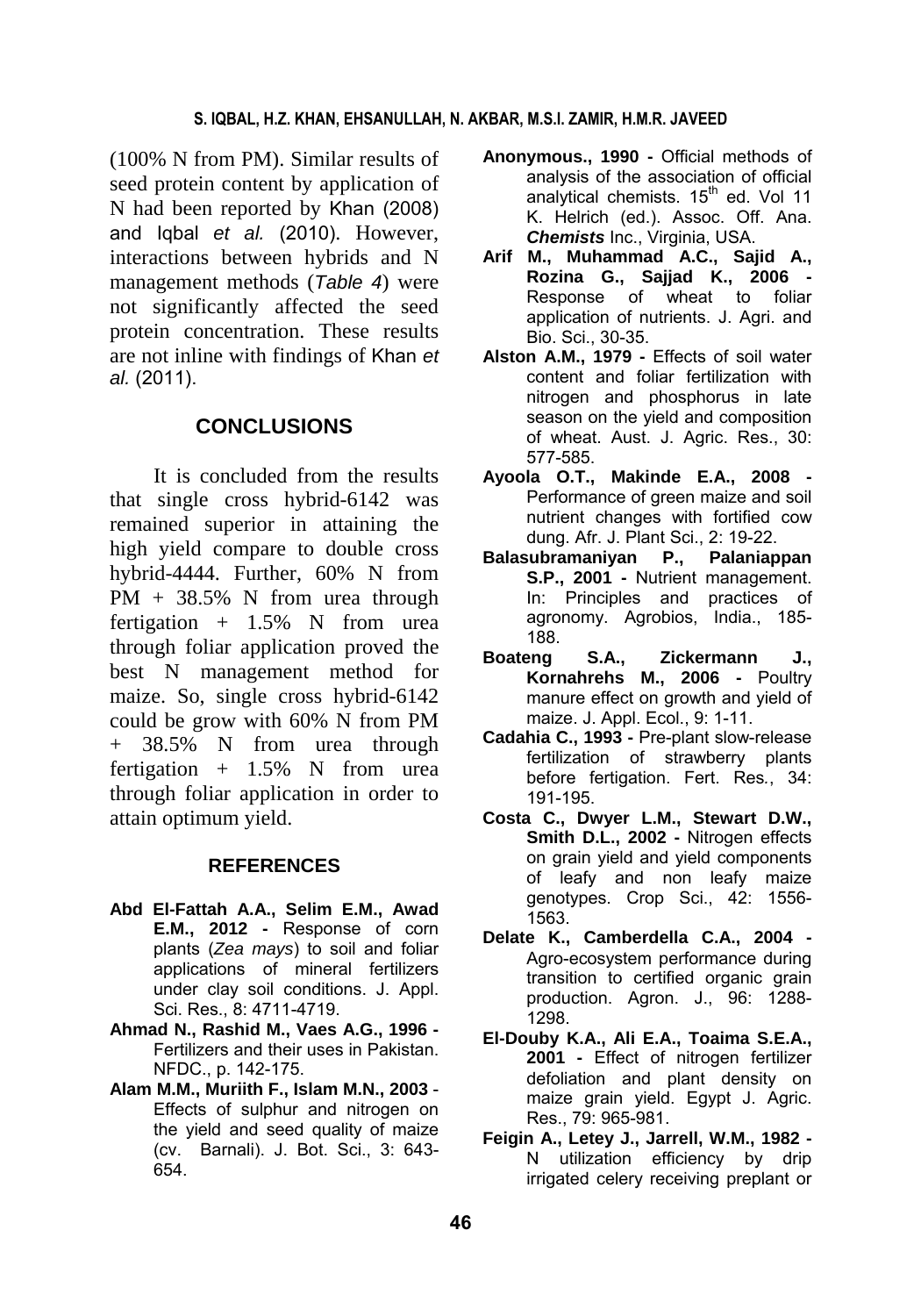water applied N fertilizer. Agron. J., 74: 978–983.

- **Ibeawuchi I.I., Opara F.A., Tom C.T., Obiefuna J.C., 2007 -** Graded replacement of inorganic fertilizer with organic manure for sustainable maize production in Owerri Imo State, Nigeria. Federal Uni. Technol.
- **Iqbal S., Khan H.Z., Shaheen H., Ali A., Ehsanullah, Raza S., Kausar R., 2010 -** Growth and yield response of spring maize (*Zea mays* L.) to different sources of nitrogen. Int. J. Agric. Appl. Sci., 2: 80-84.
- **Khalil I.A., Rahman H., Saeed N., Khan N.U., Durrishawar, Nawaz I., Ali F., Sajjad M., Saeed M., 2010 -** Combining ability in maize single cross hybrids for grain yield: a graphical analysis. Sarhad J. Agric., 26: 373-379.
- **Khaliq T., Mahmood T., Kamal J.,**  Masood A., 2004 - Effectiveness of farmyard manure, poultry manure and nitrogen for corn (*Zea mays* L.) Productivity. Int. J. Agr. Biol., 2:260- 263.
- **Khan H.Z., 2008** Nitrogen management studies in spring maize. Dept. of Agron. Univ. Agric. Faisalabad, Pakistan.
- **Khan H.Z., Iqbal S., Iqbal A., Akhbar N., Joones D.L., 2011 -** Response of maize (*Zea mays* L.) varieties to different levels of nitrogen. Crop and Environment., 2: 15-19
- **Kronzucker H.J., Schjoering J.K., Erner Y., Kirk G.J.D., Siddiqi M.Y., Glass A.D.M.**, **1998** *-* Dynamic interactions between root influx and long distance N translocation in rice: insights into feedback processes. Plant Cell Physiol., 39**:** 1287*–1293*.
- **Kumar S., Asrey R., Yojana R.S., 2000**  Fertigation, the need of modern agriculture. Fertilizer News., 44: 31, 32, 37.
- **Low N.H., 1990** Food analysis, 417/717. Laboratory manual, Department of applied microbiology and food science, University of Saskatchewan, Canada. 37-38.
- **Mahajan G., Singh G., Sekhon G.S., 2004 -** Effect of phosphorus and foliar application of urea on the growth and yield of summer urdbean genotypes. Abstracts, 10<sup>th</sup> Int. Cong. Soil Sci., Soil Science Society of Pakistan, Tandojam, March 16-19, 2004.
- **Masauskas V., Masauskiene A., 2002**  The effect of the foliar-applied rates of urea-ammonium nitrate solution UAN-32 and timing on the yield parameters and grain quality of winter wheat. Zemdirbyste Mokslo Darbai, 77: 70-81.
- **Mlot C., 1997**  The rise in toxic tides: What's behind the ocean blooms? Science News., 152: 202-204.
- **Mohamed A.A.B., Soliman Y.R.A., Moussa S.A.M., 2009 -** Importance of Micronutrients, Organic Manure and Biofertilizer for Improving Maize Yield and its Components Grown in Desert Sandy Soil. Res. J. Agri. Biol. Sci., 5: 16-23.
- **Mohammad M.J., Zuraiqi S., Quasmeh W., Papadopoulos I., 1999 -** Yield response and N utilization efficiency by drip-irrigated potato. Nutr. Cycle. Agroecosys., 54: 243–249.
- Paponov I.A., Engels C., 2003 Effect of nitrogen supply on leaf traits related to photosynthesis during grain filling in two maize genotypes with different N efficiency. J. Pl. Nut. Soil Sci., 166: 756-763.
- **Sangoi L., Paulo R.E., Paulo R.F.D., 2007 -** Maize response to nitrogen fertilization timing in two tillage systems in a soil with high organic matter content. R. Bras. Ci. Solo., 31: 507-517.
- **Sims J. T., Wolf D.C., 1994** Poultry waste management: Agricultural and environmental issues. Adv. Agron., 50: 1–83.
- **Steel R.G.D., Torrie J.H., Dickey D.A., 1997 -** Principles and Procedures of Statistics. A biometrical approach.  $3<sup>rd</sup>$  ed. McGraw Hill Book Co., New York.